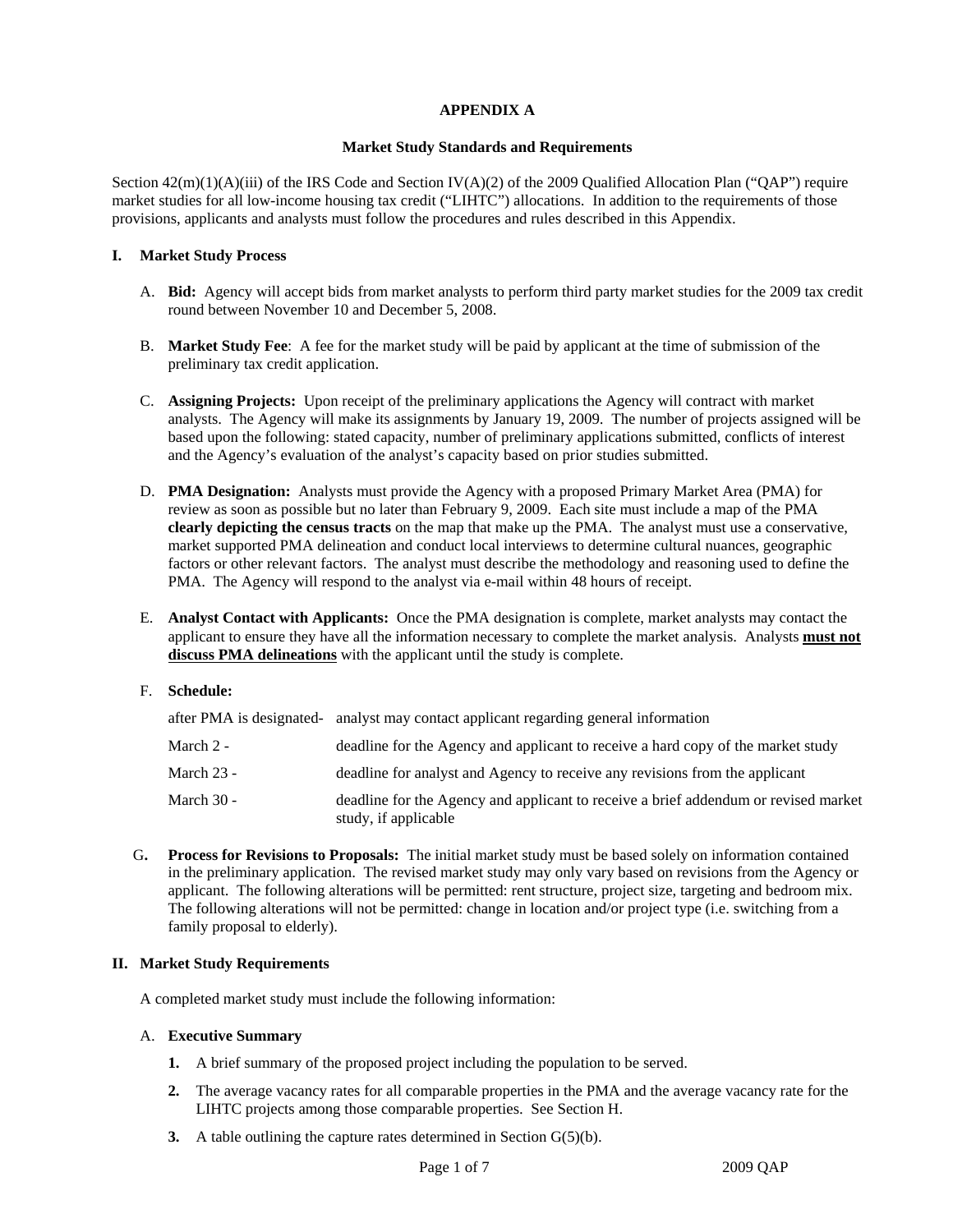- **4.** Absorption rate for the proposed project to reach stabilized occupancy.
- **5.** Conclusions about the strength/depth of the market for the project as proposed, including suggested changes.
- **6.** Any recommendations for altering the proposal. The analyst should provide a table that reflects what would be the new capture rate and absorption rate for the recommendation(s). The analyst may not recommend increasing rents.
- **7.** A brief discussion of the long term impact of the proposed project on existing or upcoming low income housing tax credit ("LIHTC") projects in the PMA.

#### B. **Project Description**

- **1.** Project location
- **2.** Construction type (new construction/rehab/adaptive reuse)
- **3.** Occupancy type (family, elderly)
- **4.** Target income group (LIHTC and market rate, if applicable)
- **5.** Special population target (if applicable)
- **6.** Number of units by unit type
- **7.** Unit size
- **8.** Structure type (i.e. townhouse, garden apartment)
- **9.** Proposed rents and utility allowances
- **10.** Existing or proposed project based rental assistance
- **11.** Proposed project amenities (i.e. community building, playground, laundry)
- **12.** Proposed unit amenities (i.e. washer/dryer hookups, dishwasher etc.)
- **13.** If project is a rehab, include current rental rates, occupancy levels, and proposed scope of work including a dollar amount of investment, if included.

# C. **Site Evaluation**

- **1.** The market analyst **must** physically visit each site and the PMA.
- **2.** Describe physical features of the site and adjacent parcels. Negative attributes of the site must be described in relation to their possible impact on overall project feasibility. This discussion must reflect any negative curb appeal, any problematic surrounding land uses in relation to marketability, lack of transportation, poor amenities, etc. Only include site related pictures, not the surrounding amenities (e.g. grocery stores, etc.), with a description of vantage points.
- **3.** Include a map clearly identifying the location of the proposed project, identifying the closest shopping areas, schools (not applicable for elderly projects), employment centers, medical facilities and other amenities that would be important to the targeted population. Indicate proximity in miles to the proposed project.
- **4.** Include a map identifying existing subsidized low-income rental housing (LIHTC, Rural Development, public housing, HUD 202, project-based Section 8) within the PMA. Also include projects "in the pipeline" that have received funding but are not yet complete. Indicate proximity in miles of these properties to the proposed project.
- D. **Primary Market Area**: Include a map of the PMA, the description of method(s) used and other relevant information listed in Section I(D) above. Secondary market areas are not permitted for purposes of calculating demand.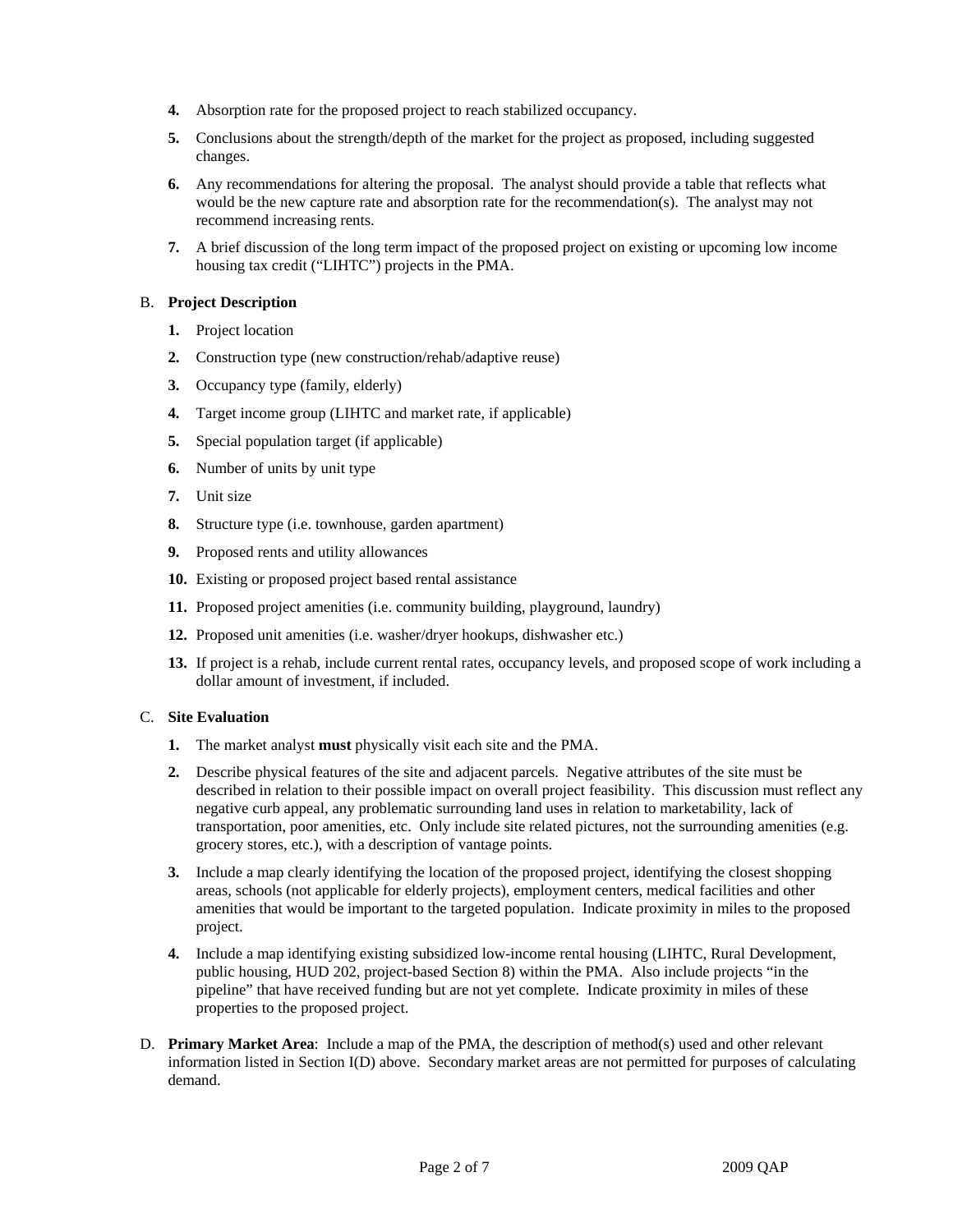# E. **Market Area Employment Trends**

- **1.** Employment by industry--numbers and percentages (i.e. manufacturing: 150,000 (20%)).
- **2.** Major employers and anticipated expansions, contractions in their workforces, as well as newly planned employers and their impact on employment in the market area.
- **3.** Employment and unemployment trends for the PMA since 2000 and, where possible, the county-total workforce figures and number and percentage on both. Provide annualized figures on these trends (i.e. average annual increase of employment of 1.2%).
- **4.** A narrative analysis of data provided, including overall conclusions. Relate data to the impact on rental housing demand.
- **5.** Analysts should use recent data sources (less than one year old) at the county level (or smaller) where available. Non-traditional data sources are acceptable if identified as such and linked to housing demand.
- F. **Community Demographic Data**: Information on population and household trends from 2000 to 2008 projected to 2011. Projections must be prepared by a reputable source such as Claritas, ESRI, NC State Demographic Unit or the State Data Center. U.S. Census data prior to the 2000 Census is only acceptable as historical data. The market analyst should provide the reasoning for any disagreements with these projections, along with substitute projections. Both numbers and percentages must be shown for the data below, including annualized growth figures. Please include a narrative description of the data including significant changes and overall conclusions.

# **1. Population Trends**

- a. Total Population
- b. Population by age group
- c. Number of elderly and non-elderly (elderly projects only)

# **2. Household Trends**

- a. Total number of households, average household size and group quarters
- b. Household by tenure; that is, the number of owner and renter households; (if appropriate, breakout by elderly and non-elderly)
- c. Households by income and by tenure (elderly proposals should reflect the income distribution of elderly households only)
- d. Renter households by number of persons in the household
- G. **Project-Specific Demand Analysis**: Market analysts must use the most recent rent and income limits effective at the time market studies (or preliminary applications) are assigned from the Agency's website: http://www.nchfa.com/Rental/Mincomelimits.aspx
	- **1. Income Restrictions:** Market studies must evaluate the proposed project based on the occupancy restrictions indicated in the preliminary application. Analysts should be aware of specific income restrictions in the QAP, such as 25% of qualified units affordable to and occupied by those at 30% of area median income.

The study must include data for each income group targeted by the proposed project as described in the application. For example, if the proposed project targets households between 40% to 50% of the median income and households between 50% to 60% of the median income, demand projections using the methodology below must be provided **for each income group and bedroom size**. Additional data deemed by the analyst to provide further explanation should be referenced in an appendix.

**2. Affordability:** Analysts are required to assume no family households are able to pay more than 35% of gross income towards total housing expenses and that no elderly households are able to pay more than 40% of gross income towards total housing expenses. The demand analysis must clearly indicate the minimum income and maximum income range for each targeted group.

For the maximum household income for one bedroom units the analyst must use the average of one and two person households. For three bedroom units the analyst must use the average of four and five person households. Note: For elderly projects, the analyst must use a maximum income based on two person households.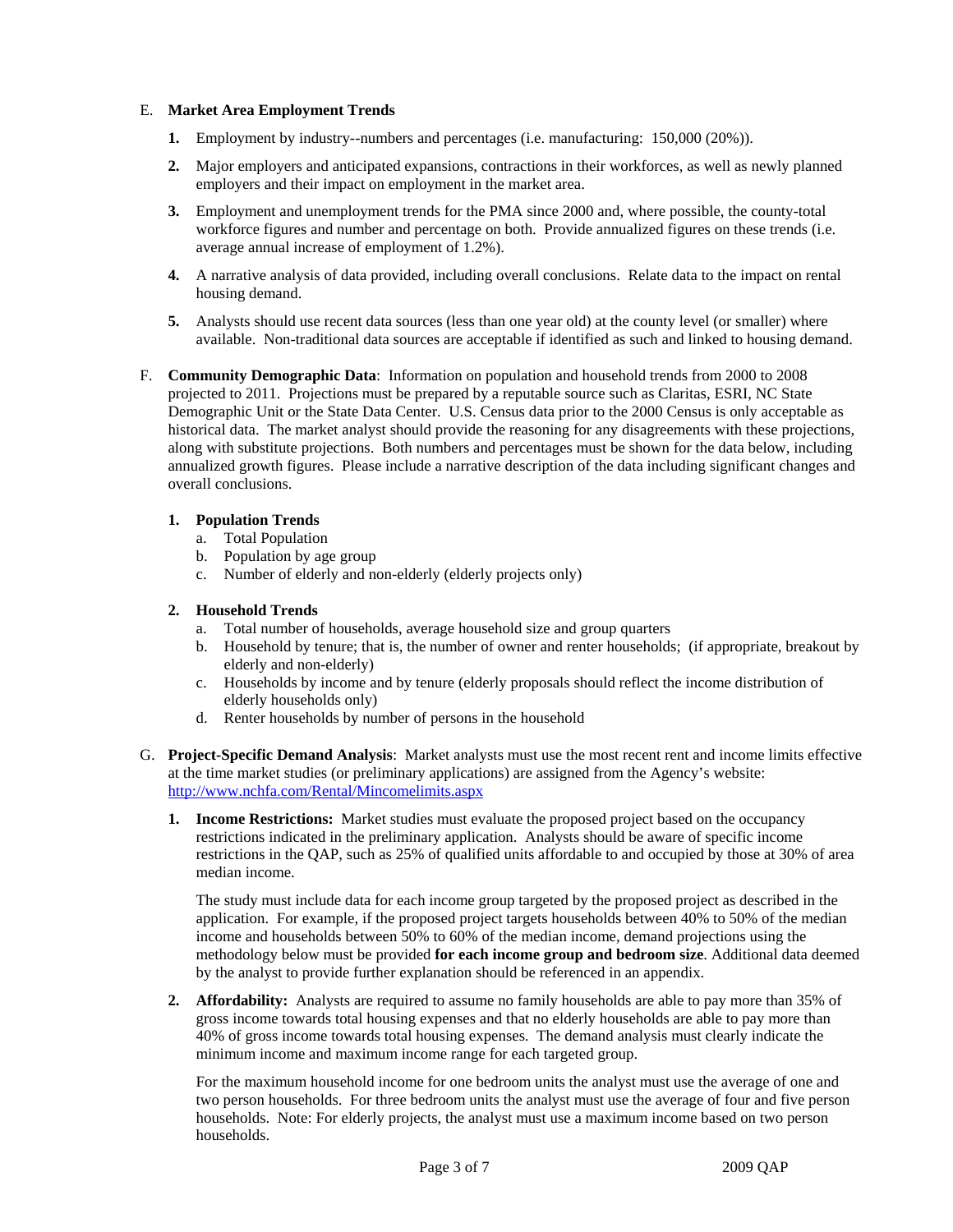Studies may only include **one demand calculation** for projects proposing federal project-based rental assistance. Analysts are required to use the lesser of maximum allowable tax credit rents or the proposed project rents based on income targeting designated in the application.

For proposed projects with market rate units, the analyst must make some reasonable determination of a maximum income level beyond which a household would not likely be a participant in the rental market. The analyst must clearly state the assumptions used in making this determination.

- **3. Demand:** Demand must be derived from the following sources below using data from a reputable source such as Claritas, ESRI, NC State Demographic Unit or the State Data Center.
	- a. **Demand from New Renter Households:** Determine **new** units in the PMA based on the projected renter household growth. This must be determined by using the current base year of 2008 projected to 2011**.**

The population projected must be limited to the age and income cohort.The demand for each income group targeted (e.g. 50% of median income) must be shown separately.

- Proposed projects targeting elderly households age 55+ must pull data for age 55 and older. Proposed projects targeting elderly households age 62+ or utilizing the RD/HUD elderly designation must pull data for age 65 and older. (The latter corresponds to Census data breaks; interpolation to age 62 is not acceptable).
- In instances where a significant number (more than 20%) of proposed units are comprised of three-and four-bedroom units, the analyst must refine the analysis by factoring in the number of large households (generally 4+ persons).
- b. **Demand from Existing Households:** This source of demand must be derived from the 2000 census.
	- **Rent over-burdened households,** if any, within the age group, income cohorts and tenure (renters) targeted for the proposed project. In order to achieve consistency in methodology, analysts must assume the rent-overburdened analysis includes households paying greater than 35% or, in the case of elderly, 40% of their incomes toward gross rent.
	- **Households living in substandard housing** (units that lack complete plumbing or are overcrowded) must be adjusted for applicable age, income bands and tenure. The analyst must use a conservative, market supported estimate of demand from both households that are rentoverburdened or living in substandard housing.
	- **Income eligible elderly homeowners likely to convert to renting** must not add more than 20% of total demand.. For migration purposes in urban markets analysts may add up to 2% of income eligible senior homeowners in demand calculations and up to 5% for rural markets. Data from the Annual Housing Survey and interviews with property managers of active projects regarding renters who have come from homeownership must be used to refine the analysis. Include a narrative of the steps taken in arriving at this demand figure.
	- Analysts may not use household turnover rates other than for elderly projects.

# **4**. **Method**

- a**. Demand**: The two overall demand components added together 3(a) and 3(b) above represent demand for the project.
- b**. Supply**: Comparable units (vacant or occupied) funded, under construction or placed in service in 2008 must be subtracted to calculate net demand. Vacancies in projects placed in service prior to 2008 which have not reached stabilized occupancy (i.e. at least 90% occupied) must also be considered as part of the supply. Do not subtract units in existing, stabilized LIHTC properties.
- c**. Capture rate**: calculated by dividing the number of units in the proposed project by net demand. Capture rate analysis must be completed for each targeted income group and bedroom size proposed. The analyst must include a narrative on what the capture rate means for the project proposal (e.g. given the market area, is this the average capture rate or is it one that should cause concern?).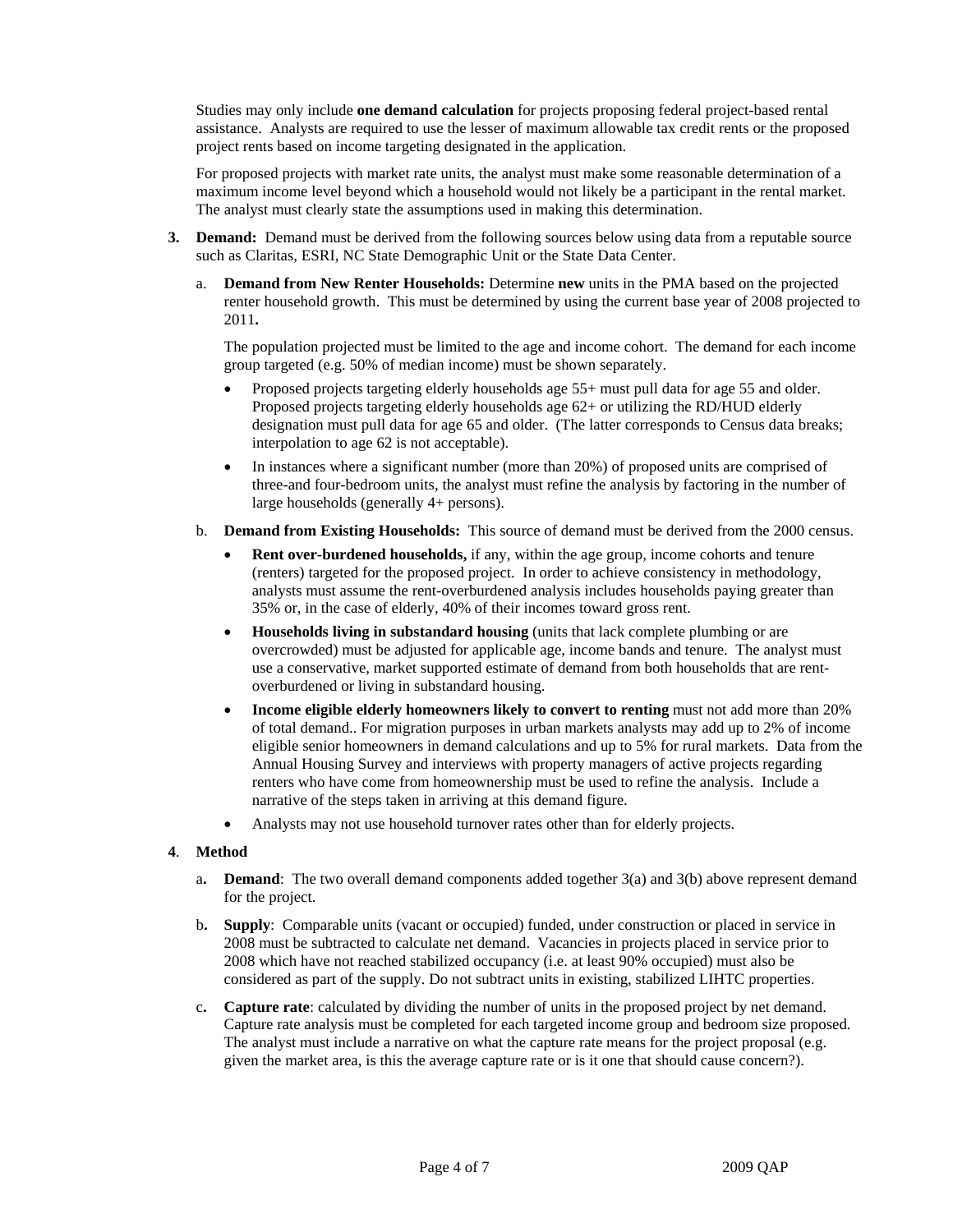# **5. Example of Method:**

# **a. Demand and Net Demand**

|                                                                          | HH at $50\%$         | HH at $60\%$ of      |
|--------------------------------------------------------------------------|----------------------|----------------------|
|                                                                          | <b>Median Income</b> | <b>Median Income</b> |
|                                                                          | (min. income to      | (min. income to      |
|                                                                          | max. income)         | max. income)         |
| <b>Demand from New Households</b>                                        |                      |                      |
| (age and income appropriate)                                             |                      |                      |
|                                                                          |                      |                      |
| <b>Demand from Existing Households</b><br>Rent-Overburdened              |                      |                      |
| $\pm$                                                                    |                      |                      |
| <b>Demand from Existing Households</b><br>Renters in Substandard Housing |                      |                      |
| $\mathrm{+}$                                                             |                      |                      |
| <b>Demand from Existing Households</b>                                   |                      |                      |
| Elderly Homeowner Turnover (if                                           |                      |                      |
| applicable)                                                              |                      |                      |
|                                                                          |                      |                      |
| <b>Total Demand</b>                                                      |                      |                      |
|                                                                          |                      |                      |
| <b>Supply</b><br>(As indicated in Section II(G)(4)(b))                   |                      |                      |
|                                                                          |                      |                      |
| <b>Net Demand</b>                                                        |                      |                      |

# **b. Net Demand and Capture Rates**

| <b>Bedrooms</b>    | <b>Total Demand</b> | <b>Supply</b> | <b>Net Demand</b> | <b>Units Proposed</b> | <b>Capture Rate</b> |
|--------------------|---------------------|---------------|-------------------|-----------------------|---------------------|
| l Bedroom at % AMI |                     |               |                   |                       |                     |
| 2 Bedroom at % AMI |                     |               |                   |                       |                     |
| 3 Bedroom at % AMI |                     |               |                   |                       |                     |
| 4 Bedroom at % AMI |                     |               |                   |                       |                     |
| <b>Market Rate</b> |                     |               |                   |                       |                     |
| Overall            |                     |               |                   |                       |                     |

**6. Absorption rate** is the estimated time needed to reach 90% occupancy. The absorption rate determination should take into consideration the overall estimate of new household growth, the available supply of competitive units, observed trends in absorption of comparable units, and the availability of subsidies and rent specials. The absorption period starts as soon as the first units are released for occupancy. If a comparable project's absorption rate is unusually rapid, the analyst must research and state the reason.

# H. **Supply Analysis (\*\*Comparable Rental Projects)**

- **1.** The analyst must determine which properties in the PMA are most comparable to the proposed project ("Comps"). Elderly projects cannot be included as Comps for family (open occupancy) projects. Representative sample/survey of the PMA rental stock should be included in an appendix.
	- a. Provide the overall average vacancy rates for all Comps in the PMA. In the case of proposed rural projects where a sufficient number of Comps do not exist, include data on at least three (3) projects in adjacent markets with similar characteristics.
	- b. Separate out the LIHTC properties among the Comps in the PMA and provide the overall vacancy rates for such properties. Do not provide average vacancies for assisted properties (RHS, Section 8) if the proposed is not receiving rental assistance.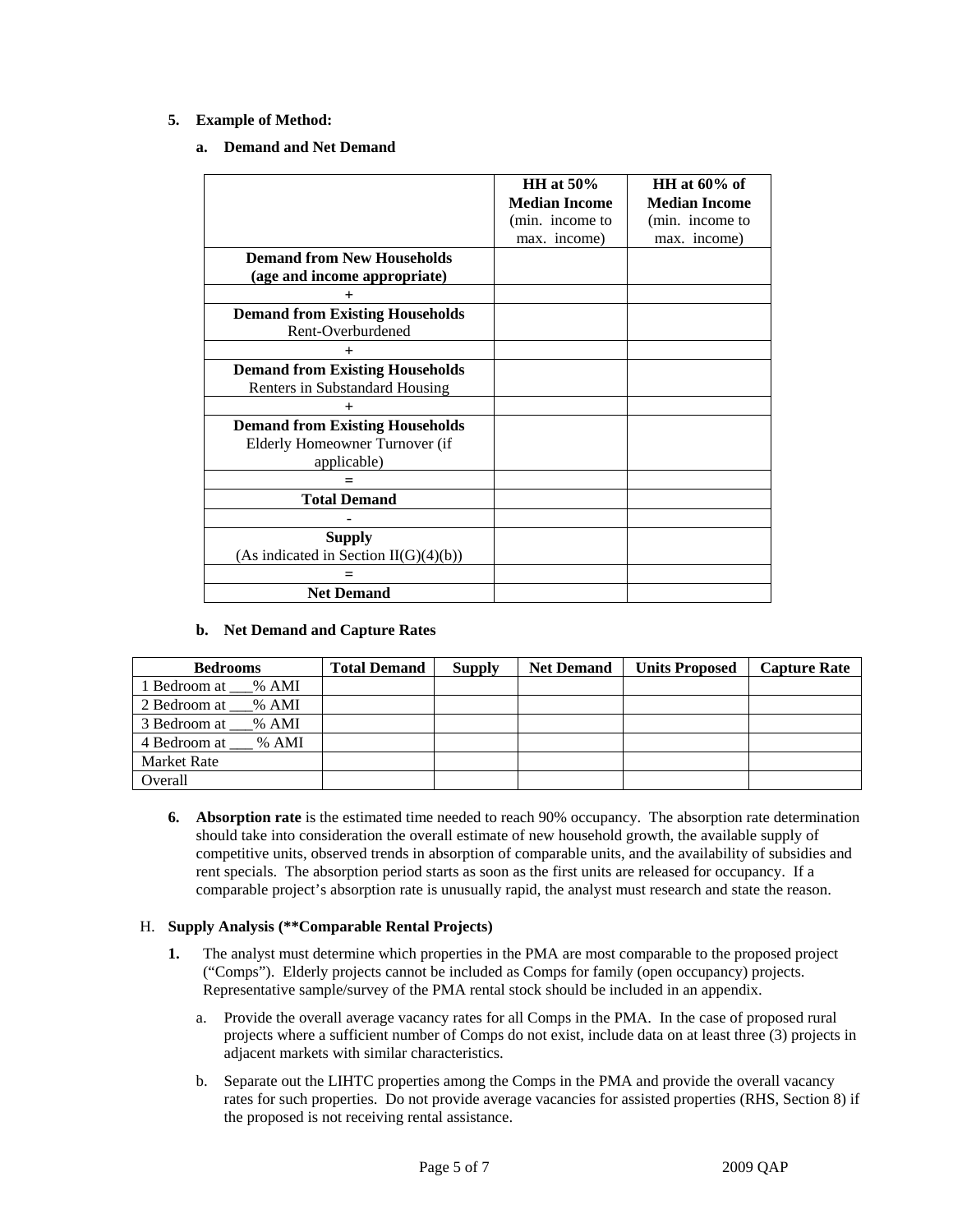- c. Other information about vacancies should be separated from the data above.
- d. Analysts should provide an explanation of vacancy rates that he or she feels are not indicative of the market. For example a Comp may have occupancy problems due to poor management.

The analyst must contact all Comps and indicate the date, the person they made contact with, and how contact was made with each. Indicate all Comps on a map of the PMA.

**2**. Specifically describe the proposed project's long term impact on existing or awarded LIHTC properties. For example, the analyst may conclude that lower rents and/or better amenities will likely lead some tenants to relocate to the proposed project. In this example, the analyst should also indicate what the vacancy rate might increase to at the existing project(s) due to the proposed project. Vague comments such as "may have a limited effect" do not meet this requirement.

 \*\* Comparable being defined as properties that are similar to the proposed in terms of rents, amenities, unit size and unit mix in the PMA. This can include both market rate and LIHTC properties.

- **3.** The following information must be included for each Comp:
	- a. Name, address and phone number of the comparable property
	- b. Photograph
	- c. Breakdown of unit sizes by bedroom count
	- d. Square footage for each comparable unit type
	- e. Monthly rents and what utilities are included in the rent
	- f. Year built
	- g. Description of amenities
	- h. Concessions given, if any
	- i. Current vacancy rates by bedroom size
	- j. Type of affordable housing program, if applicable (i.e. LIHTC, Rural Development, etc.)
	- k. Number of units receiving project based rental assistance
	- l. In rural areas lacking sufficient three or four bedroom rental comparables, provide data on three and four bedroom single-family rentals, or provide information on rental trailer homes and single family homes in an attempt to identify where potential tenants are currently living.

The above information must be provided in a comparative framework with the proposed project. For example, in addition to providing a page of information along with a picture for each comparable, the analyst must also provide comparative charts or tables that show such factors as the proposed project's rents, square footages, amenities, etc. as compared to the other projects.

- **4**. If the proposed project represents an additional phase of an existing project, include a tenant profile as well as additional information related to households on a waiting list of the existing phase.
- **5**. The analyst must also provide a description of any multi-family projects in the PMA currently under construction, or scheduled to begin construction within the year. The following information must be included:
	- a. address/location,
	- b. name of owner,
	- c. number of units,
	- d. unit configuration,
	- e. rent structure,
	- f. estimated date of market entry, and
	- g. any other relevant market analysis information.

#### I. **Interviews**

Analysts must interview property managers, town planning officials and others with information relating to the demand for the proposed project. The results of these interviews should appear in an appendix at the end of the market study.